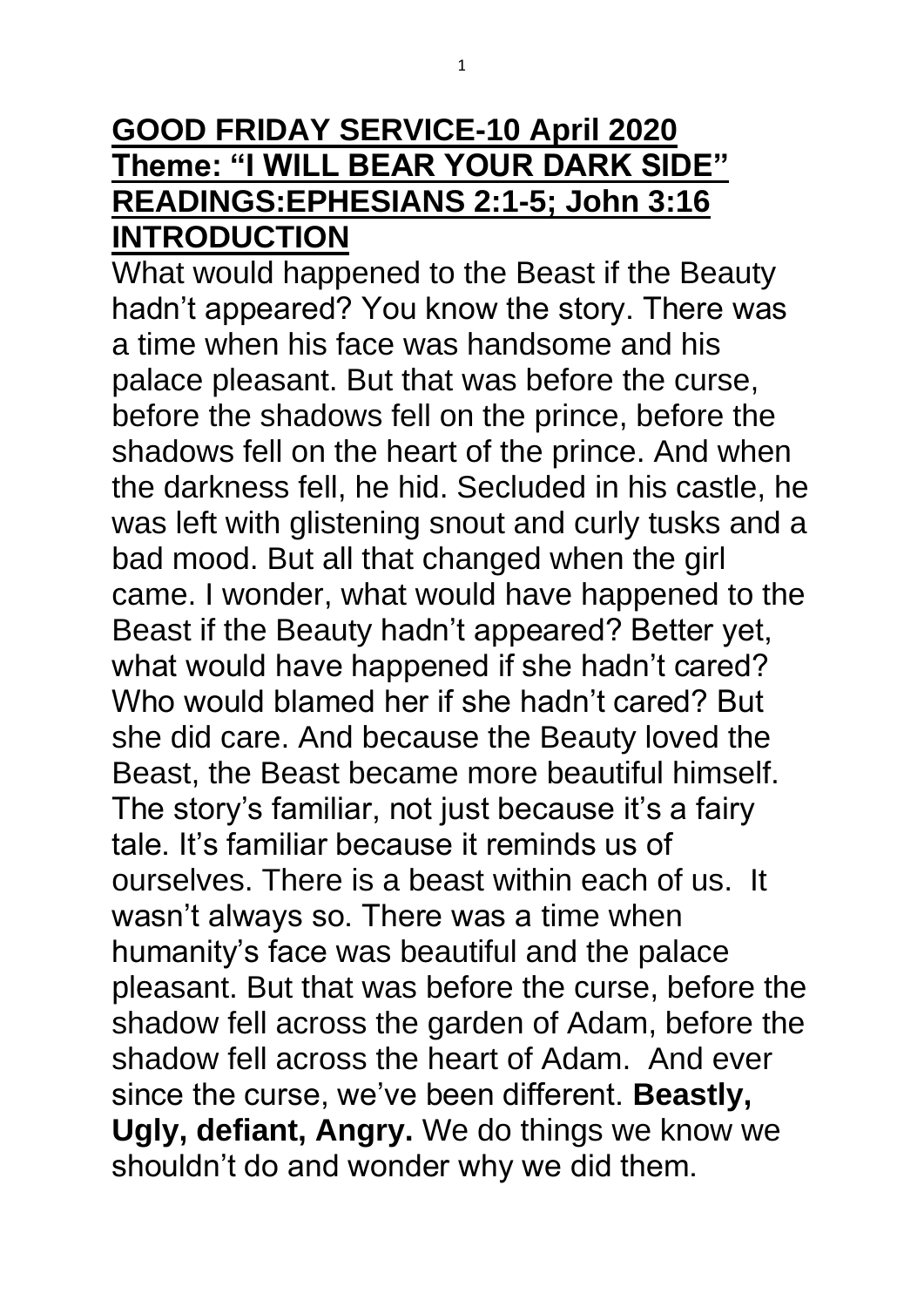The ugly part of us or the beast often shows it face, when we behave like the world. **Have we behaved badly this last few weeks, last night or this morning, especially being lockdown? There is a saying: "the devil makes work of idle hands-Ledigheid is die duiwel se se oorkussing"** Moments later conviction surfaced and you ask yourself**-"Why did I do that?** I'm a typical calm guy or girl, but for 5 minutes I was a beast! Only two facts comforted me: **"One, I don't have a fish symbol on my car**, and two, the apostle Paul had a similar struggles. **"I do not understand what I do. For what I want to do, I do not do, but what I hate, I do."(Rom.7:15)** Ever felt like saying those words? If so, you're in good company. Paul isn't the only person in the Bible who wrestled the beast within. It is hard to find a page in Scripture where the animal doesn't bare his teeth. King Saul chasing David with a spear. Shechem raping Dinah. Dinah's brothers(the sons of Jacob) murdering Shechem and his friends. If the Bible is called the Good Book, it's not because its people are, but blood runs freely through the stories as the ink through the quills that penned them. But the evil of the beast was never so raw as on the day Christ died. **The disciples were first fast asleep, then fast afoot**. **Herod wanted a show**. **Pilate wanted out**. And the soldiers? **They wanted blood**. So **they scourged Jesus**. The **legionnaire's whip**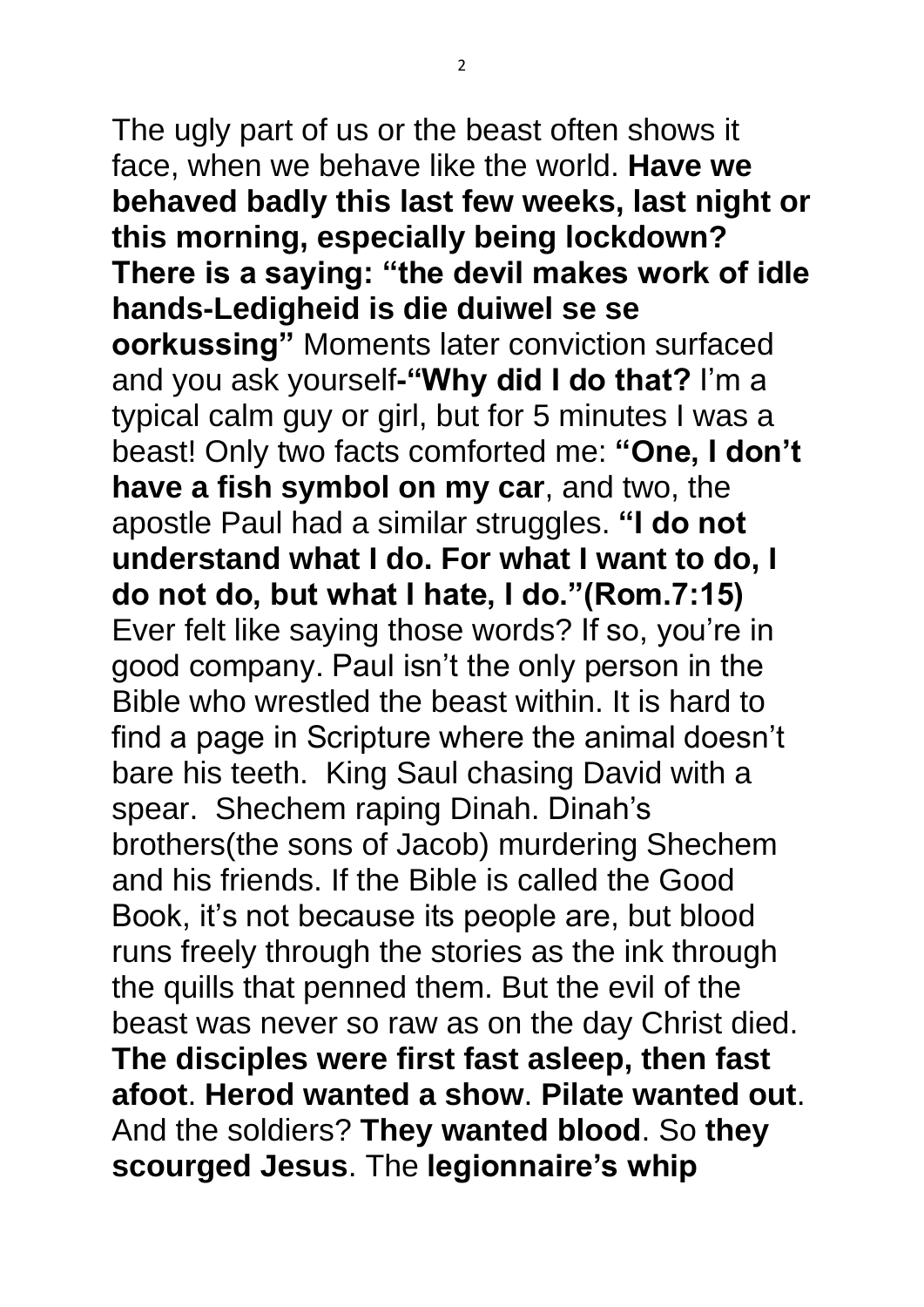consisted of leather straps with lead balls on each end. His goal was singular:" **Beat the accused within an inch of his death and then stop." 39 lashes** were allowed but seldom needed. A centurion monitored the prisoner's status. No doubt Jesus was near death when His hands were untied and he slumped to the ground. Though His back was ribboned with wounds, the soldiers loaded the crossbeam on Jesus' shoulders and marched Him to the Place of a skull and executed Him. We don't blame the soldiers for these two actions, they were just following orders. The soldiers' assignment was simple: **"Take the Nazarene to the hill and kill Him**, but they had another idea. They wanted to have some fun first. Strong, rested, armed soldiers encircled an exhausted, nearly dead, Galilean carpenter and beat up on Him. The scourging was commanded. The crucifixion was ordered. But who would draw pleasure out of spitting on a half –dead man? Spitting isn't intended to hurt the body-it can't. Spitting is intended to degrade the soul and humiliate the person and it does. What were the soldiers doing? Were they not elevating themselves at the expense of another? They felt big by making Christ look small.

Ever done that? Maybe you've never spit on anyone, but have you gossiped? Slandered? Have you ever raised your hand in anger or rolled your eyes in arrogance? Have you ever blasted your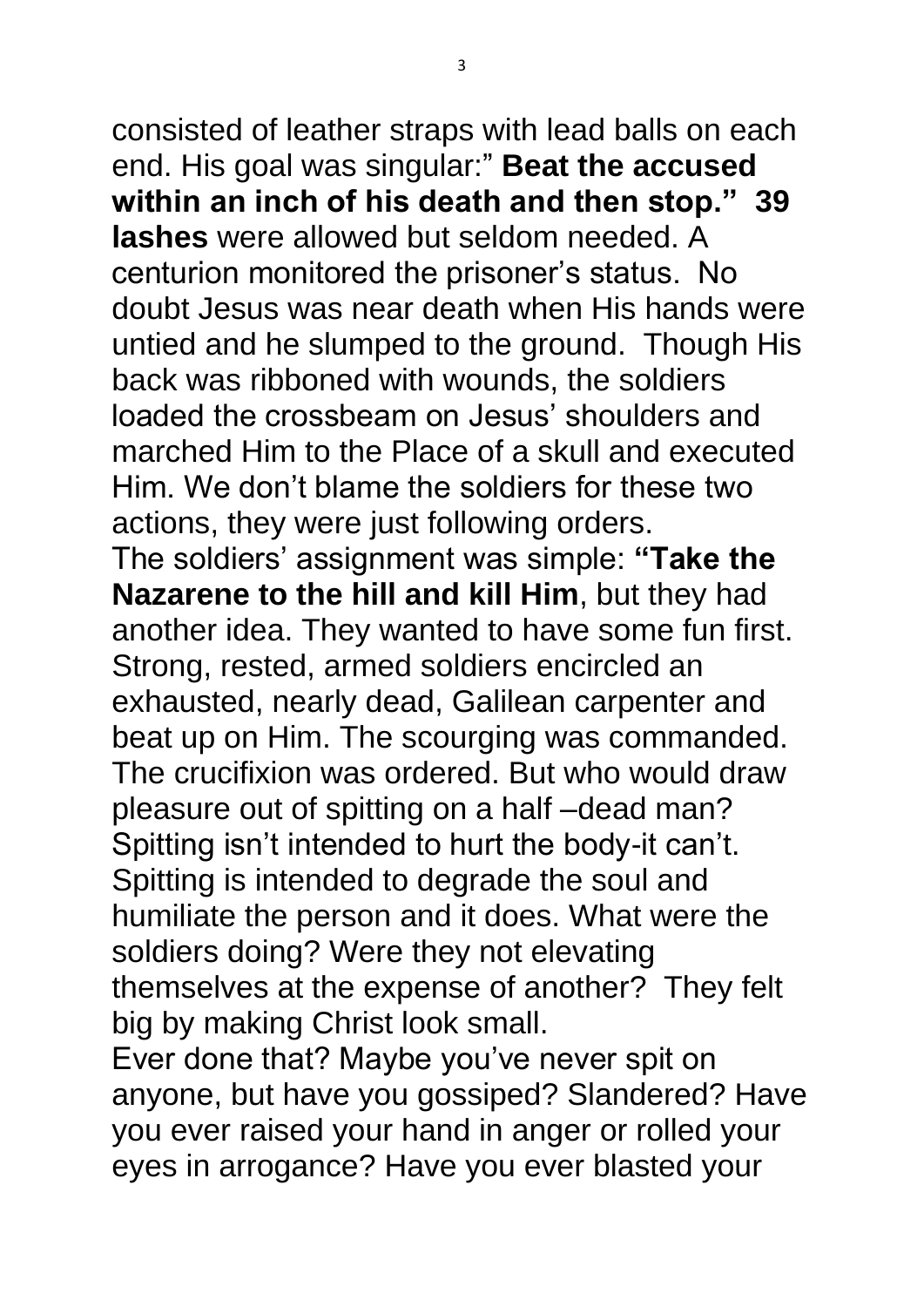high beams in someone's rear-view mirror? Ever made someone feel bad so you would feel good? That's what the soldiers did to Jesus. When you and I do the same, we do it to Jesus. **"I assure you, when you did it to one of the least of these my brother and sisters, you were doing it to me!(Matt.25:40).** How we treat others is how we treat Jesus. We must face the fact that there is something beastly within each and every one of us. Something beastly that makes us do things that surprise even us. Haven't you surprised yourself? Haven't you reflected on an act and wondered, **"What got into me?"** The Bible has a three-letter answer for that question: **SIN.** There is something bad-beastlywithin each of us. We are **"by nature children of wrath" (Eph.2:3).** It is not that we can't do good. We do. It's just that we can't keep from doing bad. In theological terms, we are **"totally depraved."** Though made in God's image, we have fallen. David said, **"I was born a sinner-yes, from the moment my mother conceived me"(Psalm 51:5).** Could any of us say any less? Each one of us was born with tendency to sin. Scripture say it plainly: **"All we like sheep have gone astray; we have turned , everyone, to his own way.(Isa.53:6).** We were Beasts..

But there is indeed good news on this Good Friday**-"Christ came to bear our sins or as our**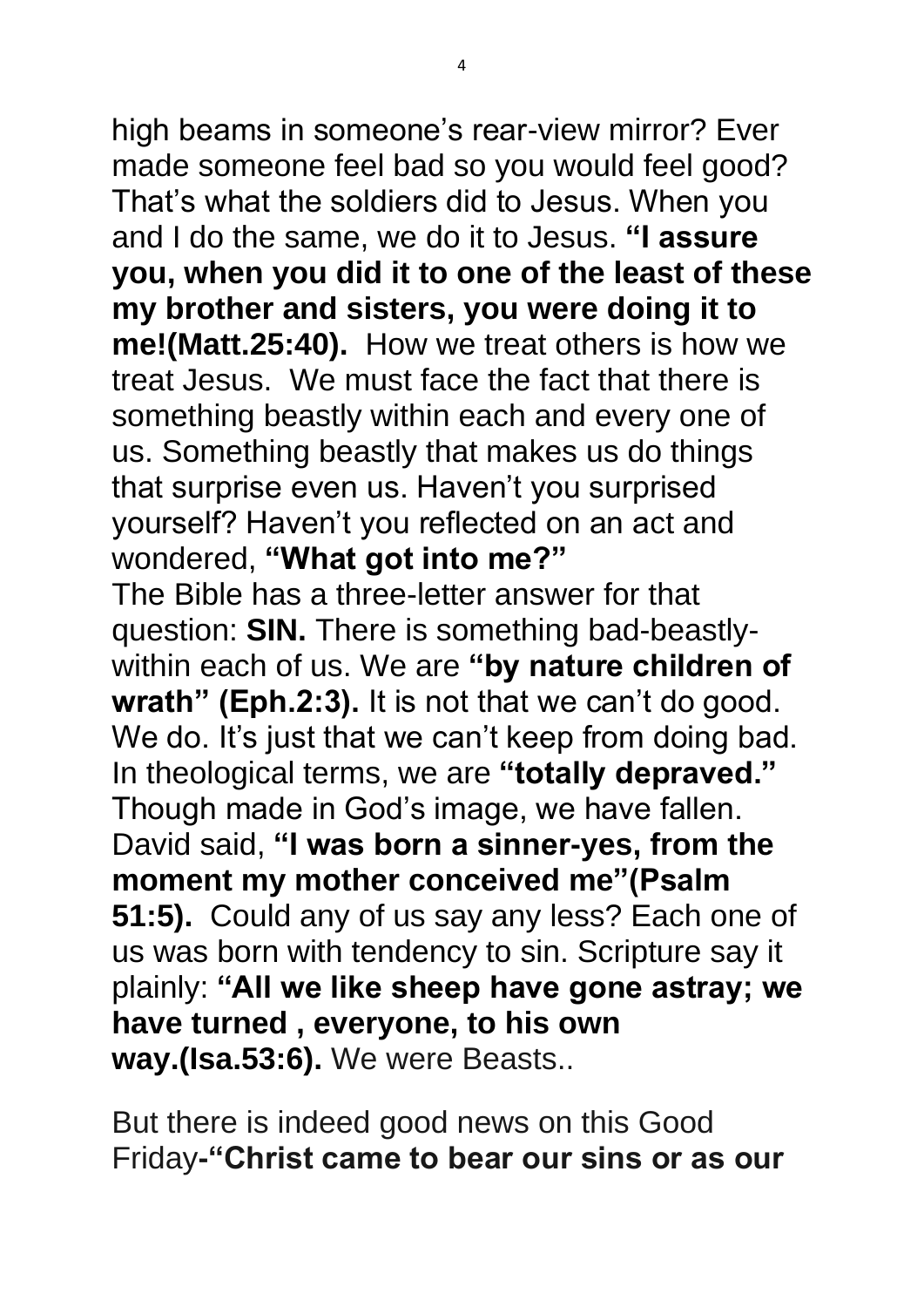**theme says-He came to bear our dark side."** He decided to take the sins of the world on His shoulders so that we might gain forgiveness for our sins and a new and righteous relationship with the One True God through Jesus Christ our Saviour.

The word **"borne",** comes from the Hebrew word "nasa". It means "**To lift up and bear away."** As we go through life with our beast attitude and nature, there will be times when burdens and sorrows will abound, but Jesus has promised that He will lift our burdens from our shoulders. He has offered us a place of rest. A place we can flee to when the burdens of life get heavy and oppressive. That place is Himself - **1 Pet. 5:7- "Cast all your anxiety on Him, because he cares for you."** There are times when the valleys seem to go on forever, times when the night never seems to end. Times when our load seems so heavy that we feel the next step will be our last. The good news is that these things will not last for ever, because the "**the Beauty-Christ has come to change the Beast within us to Beauty".**  Circumstances and people and nature might make you believe that you are a beast, but the **Lord has come to bear your dark side and want to change you to this beautiful white Lilly**. Do you believe that? Remember today, now -Jesus is carrying out filth and our beast nature to the cross.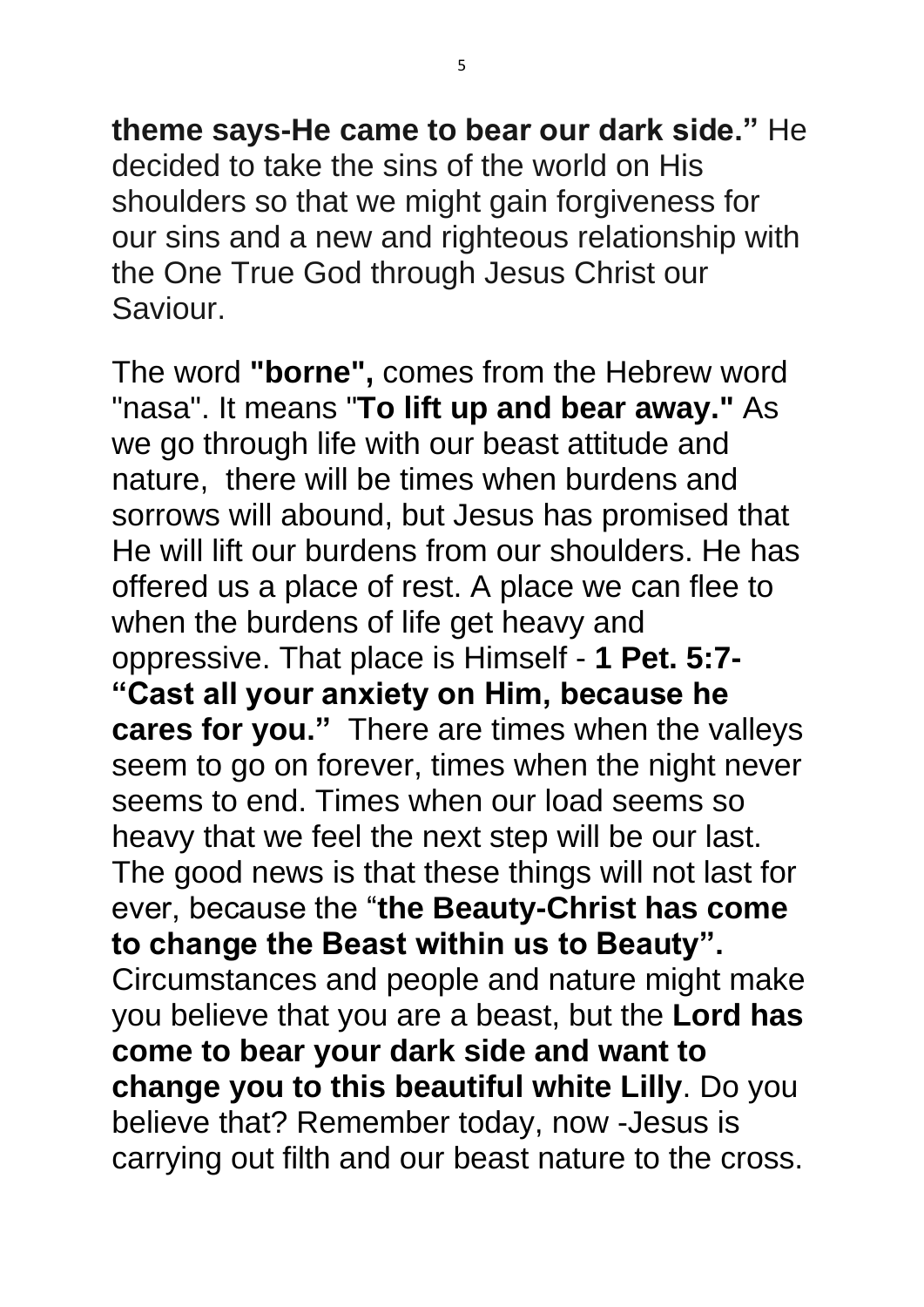While we are still here, though, there will be trials and there will be burdens that we will have to endure. In those times, we have His faithful promise:- to get us through even the worst of times. **"As for you, you were dead in your transgressions and sins…But because of his great love for us, God , who is rich in mercy, made us alive with Christ even when we were dead in transgressions-it is by grace you have been saved.(Eph.2:1, 4-5)**

From where the Lord sits, my need has already been met. He saw tomorrow while today was still tomorrow, and when today is yesterday, Jesus will still know all my tomorrows and will already have made provision for anything that I will face out there! Sometimes, God will lift our burdens away totally, other times, He decides to leave them in place. If He does this, you can rest assured that He will help to shoulder the load.

**Conclusion: What are you "griefs and sorrows and beasts" this morning?** There may not be a thing I can do for you, but I know Jesus can! What you need to do is bring your burdens to Him and cast them on His strong shoulders. He will lift away your burden and help shoulder the loads He decides to leave in place! You come and He will meet with you right now.